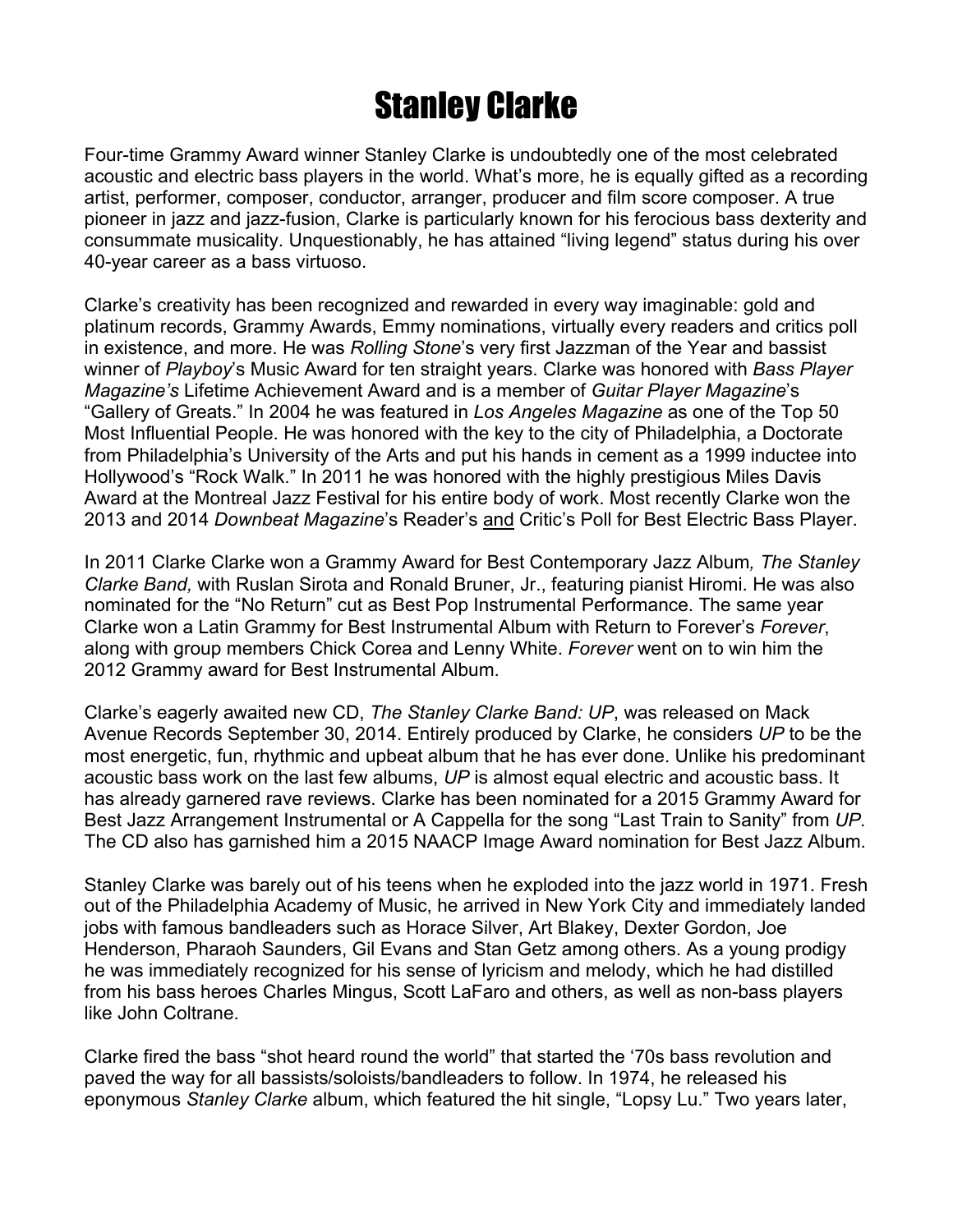he released *School Days,* an album whose title track is now a bona fide bass anthem. The song, "School Days," has since become a must-learn for nearly every up-and-coming bassist, regardless of genre.

Leading the bass liberation movement, Clarke envisioned the bass as a viable, melodic solo instrument positioned at the front of the stage rather than in a background role and he was uniquely qualified to take it there. A pioneer at 25, he became the first jazz-fusion bassist in history to headline tours, sell out shows worldwide and craft albums that achieved gold status. He was also the first bassist in history to double on acoustic and electric bass with equal virtuosity, power and fire. In his ongoing efforts to push the bass to new limits, he invented two new instruments, the piccolo bass and the tenor bass. The piccolo bass is tuned one octave higher than the traditional electric bass. The tenor bass is tuned one fourth higher than standard. Both of these instruments have enabled Clarke to extend his melodic range to higher and more expressive registers.

One of Clarke's musical visions became a reality in the early 1970's when he met Chick Corea and eventually formed the seminal electric jazz/fusion band Return To Forever. RTF was a showcase for each of the quartet's strong musical personalities, composing prowess and instrumental voices. In additions to their recent Grammy Award winning *Forever* CD, the band recorded eight albums, two of which were certified gold (*Return To Forever* and the classic *Romantic Warrior*). They also won a Grammy Award (*No Mystery*) and received numerous nominations while touring incessantly. In 2011 Clarke reunited with founding members, Chick Corea and Lenny White, for the highly anticipated and extremely successful Return To Forever 2-year, 90-city world tour.

Always in search of new challenges, Clarke turned his boundless creative energy to film and television scoring in the mid-1980s. He has become one of the elite in-demand composers in Hollywood. Starting on the small screen with an Emmy-nominated score for *Pee Wee's Playhouse,* he transitioned to the silver screen and now has well over 65 film and television credits to his name. As composer, orchestrator, conductor and performer he has scored such blockbuster films as *Boyz 'N the Hood, What's Love Got To Do With It?, The Transporter, Romeo Must Die, Passenger 57, Poetic Justice* and *The Five Heartbeats* just to name a few. He even scored the Michael Jackson video *Remember the Time,* directed by John Singleton. Most recently he scored the 2013 box office buster, *Best Man Holiday.* Clarke has been nominated for three Emmys and won a BMI Award for *Boyz 'N the Hood.* In 2014 he accepted an invitation to become a member of the exclusive Academy of Motion Picture Arts & **Sciences** 

"Film has given me the opportunity to write large orchestral scores and to compose music not normally associated with myself," says Clarke. "It's given me the chance to conduct orchestras and arrange music for various types of ensembles. It's been a diverse experience for me musically, made me a more complete musician, and focused my skills completely." His 1995 release, *Stanley Clarke at the Movies,* is a testament to this heightened level of musicianship.

In addition to touring with his own band, Clarke has always enjoyed the challenge of collaborating with other artists on tour. Clarke teamed up with keyboardist George Duke in 1981 to form the Clarke/Duke Project. Together they scored a top 20 pop hit with "Sweet Baby," recorded three albums. Over the last decade he toured with George Duke in 2006 and